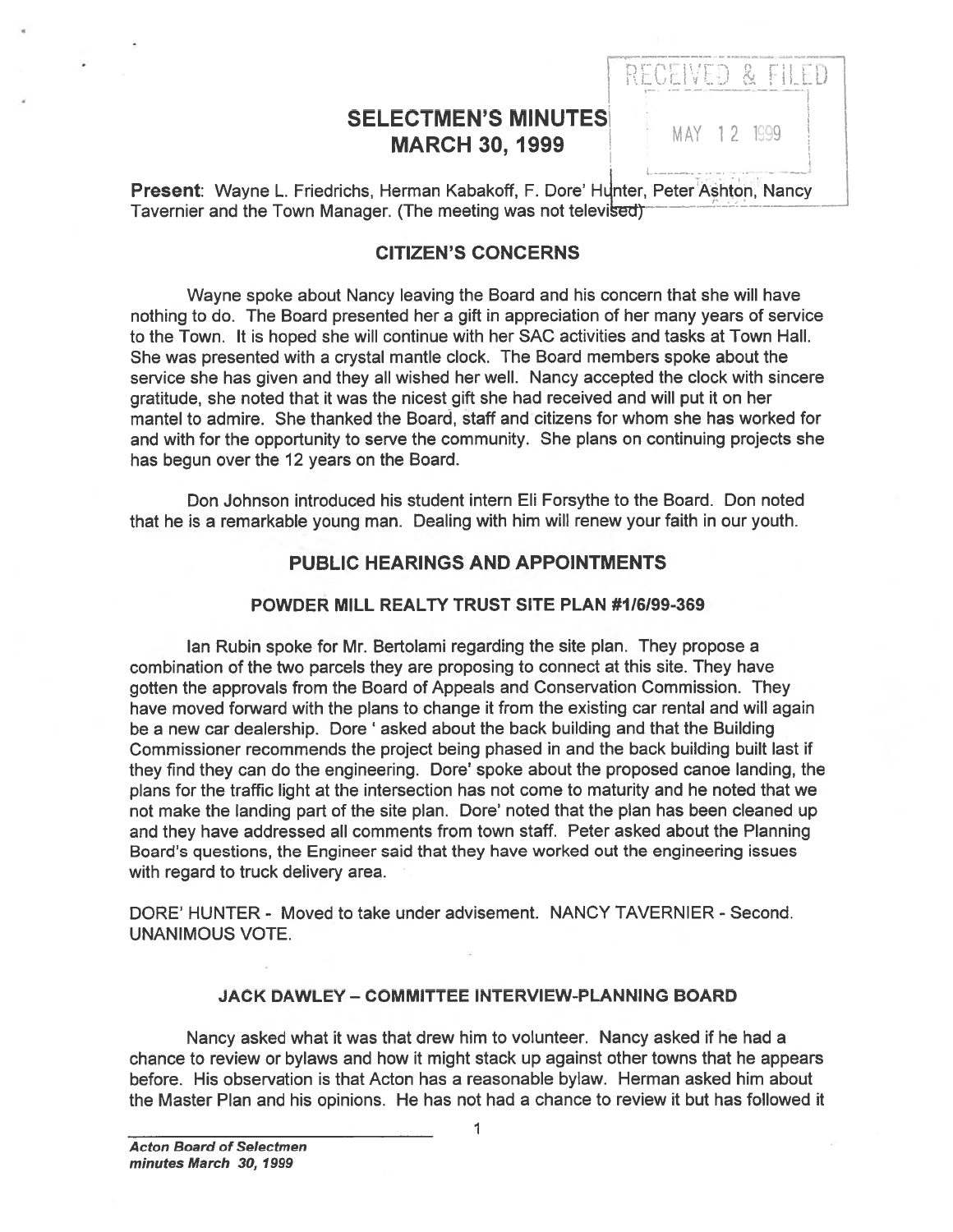in the Beacon. Dore' asked about sidewalks and the towns issues and asked that if appointed he encourage the building of sidewalks. Peter asked his views of the role of the Planning Board in the performance of their duties. When asked his philosophy, should they be pro active. He said he would take <sup>a</sup> proactive approach. He felt he could bring <sup>a</sup> balanced approach to the table. The Board will take this up at the next meeting after Mr. Dawley makes his decision.

### SELECTMEN'S BUSINESS

#### 1999 ANNUAL TOWN MEETING

ARTICLE 10— DORE' HUNTER - Move we Recommend - HERMAN KABAKOFF - Second. UNANIMOUS VOTE.

ARTICLE 22 -HERMAN KABAKOFF - Moved to Not Recommend. DORE' HUNTER - Second. UNANIMOUS VOTE. It was discussed and Nancy reminded the Board that we gave up 2.1 million including the \$700,000 legal service fees for the center. Dore' said if <sup>a</sup> clean deal could be presented. Peter was concerned about damages. Nancy asked about when the damage to the buildings exterior and when it is to be fixed. Nancy said we need to address this soon. in the Beacon. Dors' asked about sidewalks and the towns issues and asked that if appointed the excompact in the braining of alternation of their distance when asked his views of the nie brain and the Herman state when ask

ARTICLE - 23 - Don spoke about the articles and partial contingency override vote. Herman asked for clarification on the need for two override votes. Mr. Liberty said that they will presen<sup>t</sup> their budget at Town Meeting if accepted they would go for an override election. If the vote fails at the box then they would reduce their budget to reflect the million 3-override loss.

Herman noted he is uncomfortable with any use of Free Cash and would not suppor<sup>t</sup> the use of free cash. He suggested <sup>a</sup> debt exclusion be pu<sup>t</sup> on the ballot with the exception of the Conant School Septage system repair. He said the budgets before us have increased services of \$500,000. The increased services are inflationary affects plus reflect increased enrollment which requries the incremental increase.

Wayne would be more comfortable with bonding the \$550,000. He does not doubt we need an override, but do we need it this year. Free Cash is for One-time items and not operating budgets and in this particular case he could not suppor<sup>t</sup> raiding free cash. He is against breaking our capital items out. He said we need to work towards an override next year after the thorough review. Jesse Liberty was against using free cash.

DORE' HUNTER - Moved to recommend ARTICLE 23 if set forth in manner presented in the green motion sheets presented tonight. - PETER ASHTON SECOND- UNANIMOUS VOTE.

ARTICLE 24 - DORE' HUNTER - Moved to approve as set forth in the motion sheets. PETER ASHTON Second. UNANIMOUS VOTE.

ARTICLE 25-HERMAN KABAKOFF - Moved not recommend motion as stated and read.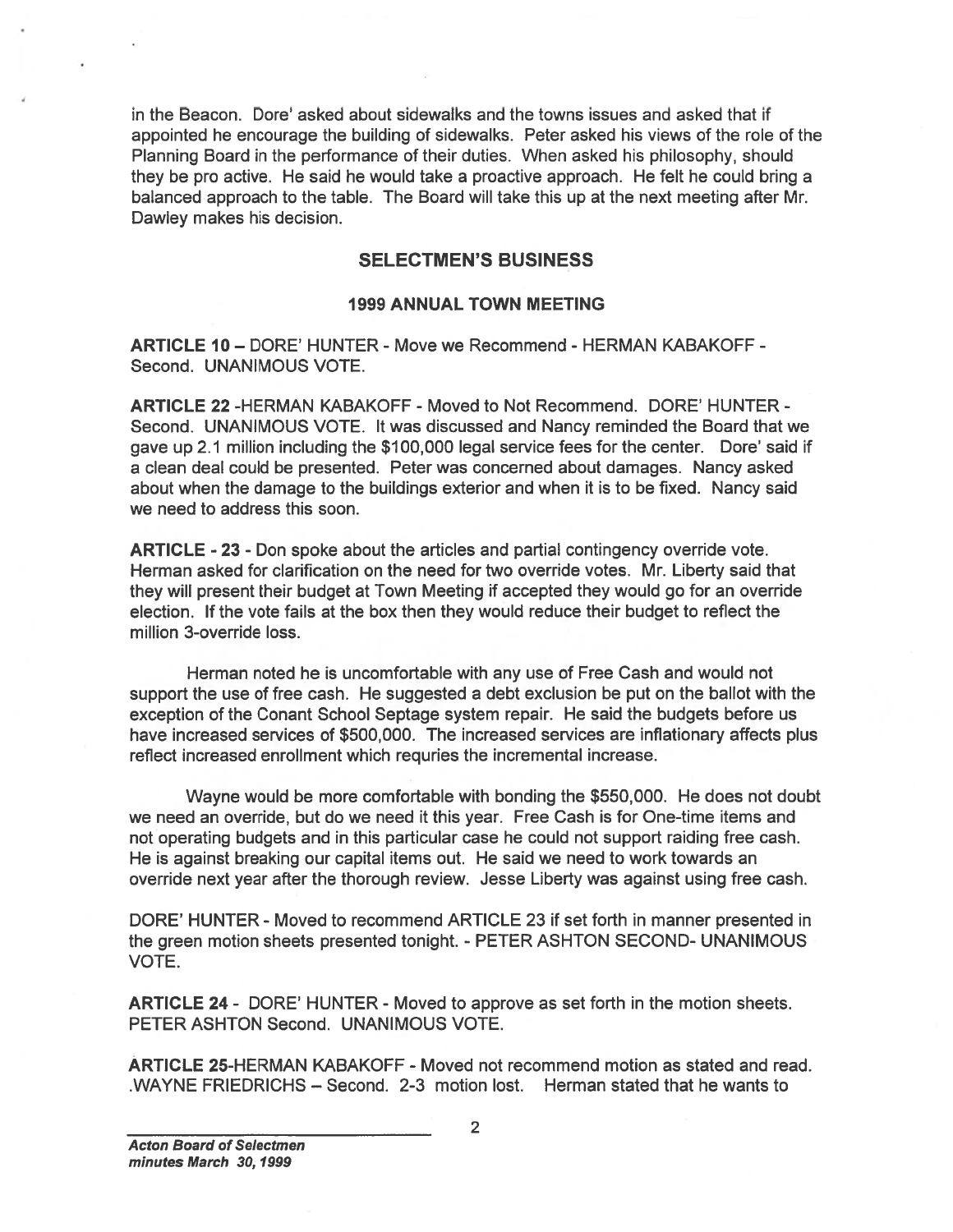preserve Free Cash. After discussion, Mr. Hunter made the following Motion.

DORE' HUNTER - Move we approve Article 25 as presented in the green sheets \$550,000 for Health Safety at the elementary schools with, \$500,000 from free cash - PETER ASHTON - Second. 4-1 Herman No.

ARTICLE 26 - DORE' HUNTER - Move to approve article as outlined in the green handout of motions presented this evening. PETER ASHTON - Second. UNANIMOUS VOTE

ARTICLE 27 — DORE' HUNTER- Moved to recommend as outlined in the Green handout of motions presented this evening. PETER ASHTON - Second. Peter has concerns with this article, however Dote's comments made him more comfortable. He wanted <sup>a</sup> committee formed to look at this in the future. UNANIMOUS VOTE. TOWER FIRE CASH After discussion, Mr. Hunter made the following Motion.<br>
TORIC HUNTER - Move we approve Article 25 as presented in the green sheets<br>
SESCORI for Has disting at the elementary schools with, 5500,000 from fre

ARTICLE 28— DORE' HUNTER- Moved to take no action -PETER ASHTON - Second. UNANIMOUS VOTE

ARTICLE 29 - DORE' HUNTER - Moved to take no action - PETER ASHTON - Second. UNANIMOUS VOTE.

ARTICLE 42— DORE' HUNTER - Moved to Defer — PETER ASHTON — Second. UNANIMOUS VOTE.

JENKS FUND AWARD - HERMAN KABAKOFF - Moved to approve the grants as presented — WAYNE FRIEDRICHS — Second. UNANIMOUS VOTE.

SEWER ACTION COMMITTEE - Nancy reviewed the Committee's work and sugges<sup>t</sup> the Board make the appointments to the Committee as outlined in her latest memo. The Board agreed with the suggestions in her memo.

MEDICARE CHARGES PETER ASHTON — Moved to Approve — DORE' HUNTER — Second. UNANIMOUS VOTE.

ACHC- NANCY TAVERNIER - Move to approve- PETER ASHTON - Second. UNANIMOUS VOTE.

### CONSENT AGENDA

PETER ASHTON - Moved to approve. -DORE' HUNTER - Second -UNANIMOUS VOTE.

### TOWN MANAGER'S REPORT

Don announced that the Beacon correspondent Dan Schol is leaving to take <sup>a</sup> job reporting in Arlington. It was noted that town governmen<sup>t</sup> would miss him.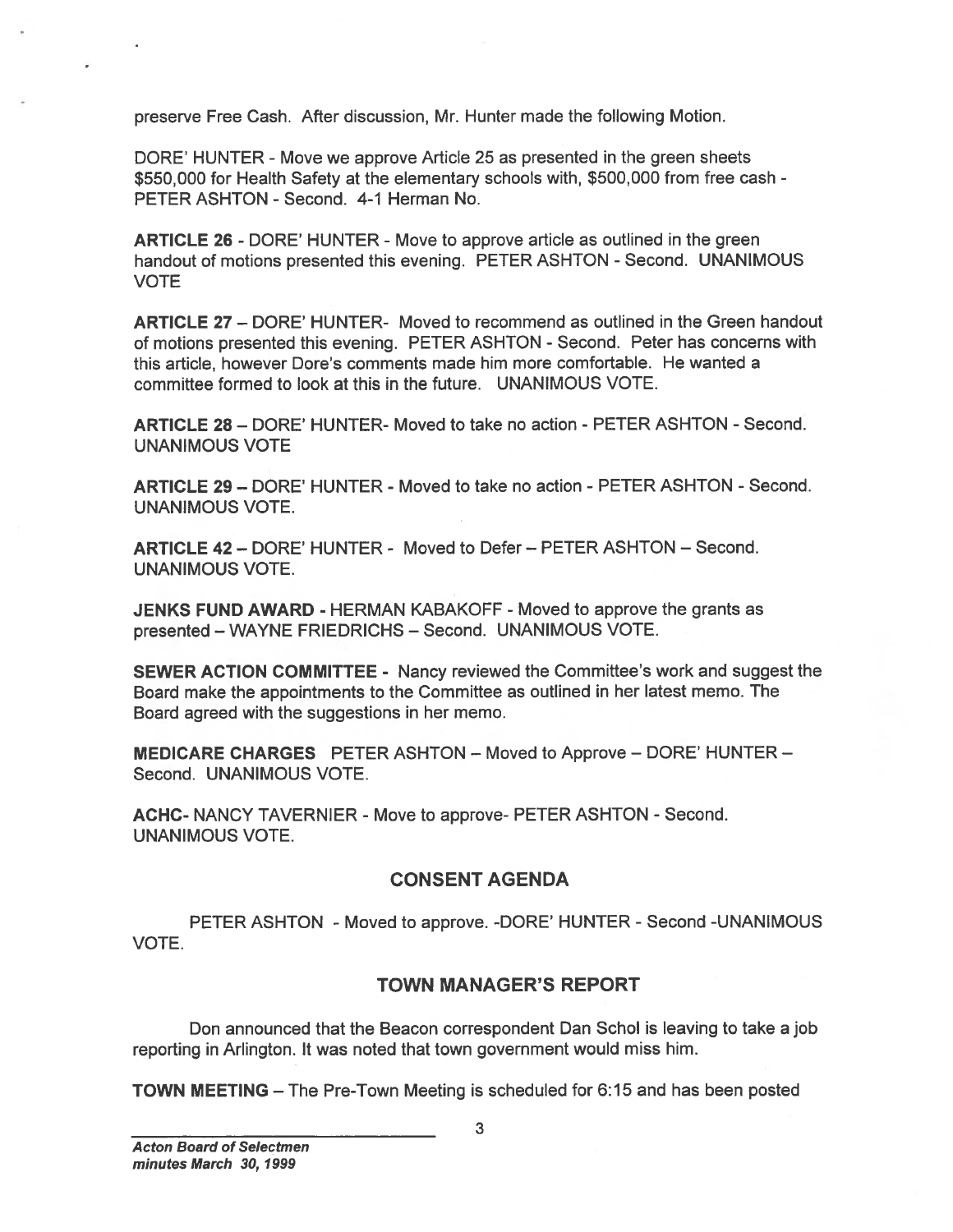Nancy asked about the location of the Town Meeting. Moderator MacKenzie has asked that we move it to the field house. Nancy asked about cost for this move and equipment. John Murray noted that it is estimated to be as high as \$12,000 to \$14,000 or double because of the number of days the equipment will be set up.

Don noted that the Fire Chief has withdrawn the reques<sup>t</sup> for the Micro Vax for the current year.

Fire Department Pumper - They will be bringing <sup>a</sup> final package that reflects the combining of the two <sup>p</sup>ieces in <sup>a</sup> trade in situation.

Steve Arronson – The Board received and accepted Steve's resignation from the Economic Development Committee. The Board wished him well in his new home in Florida.

 $A$ c-h $x$ Clerk Date  $\prime$   $\prime$  /

Christine Joyce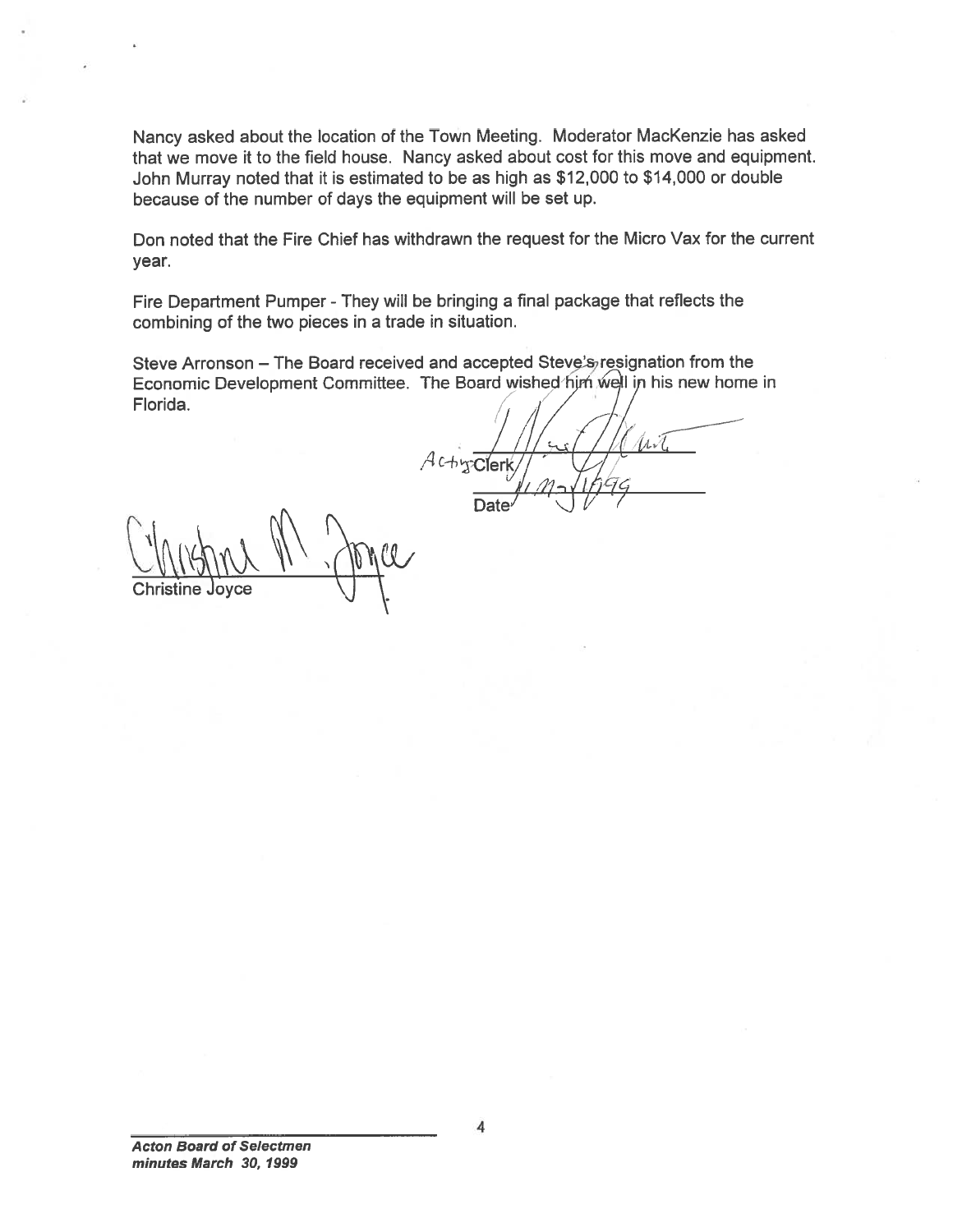March 26, 1999

TO: Board of Selectmen

FROM: Wayne Friedrichs, Chairman

SUBJECT: Selectmen's Report

## AGENDA MARCH 30, 1999

# Please note this meeting begins at 8:00 P.M.

I. CITIZEN'S CONCERNS

### II. PUBLIC HEARINGS & APPOINTMENTS

- 1. 8:05 POWDER MILL REALTY TRUST SITE PLAN #116199-369 Enclosed please find staff comment.
- 2. 8:30 JACK DAWLEY COMMITTEE INTERVIEW PLANNING BOARD Enclosed <sup>p</sup>lease find Mr. Dawley's Volunteer Application and VCC recommendation. (Please note: Mr. Dawley may elect not to continue the process, he will let me know on Tuesday morning if he is still interested.

### III. SELECTMEN'S BUSINESS

3. 1999 ANNUAL TOWN MEETING WARRANT — Enclosed please find <sup>a</sup> listing of articles which still require Board recommendations.

4. JENKS FUND AWARDS — Selectman Ashton will make his recommendations for awarding this year's allocation.

5. SEWER ACTION COMMITTEE — Enclosed please find <sup>a</sup> memo from Selectman Tavernier for Board review.

6. MEDICARE CHARGES — Enclosed please find the revised new Medicare Maximum Allowable Rates for Board acceptance.

7. ACHC — Enclosed <sup>p</sup>lease find documents for signature in conjunction with the third home purchase under the Bellow's Farms Outreach Program.

### 8. OTHER BUSINESS

# IV. CONSENT AGENDA

9. ACCEPT MINUTES — Enclosed please find minutes of the March 2, 1999, meeting for acceptance.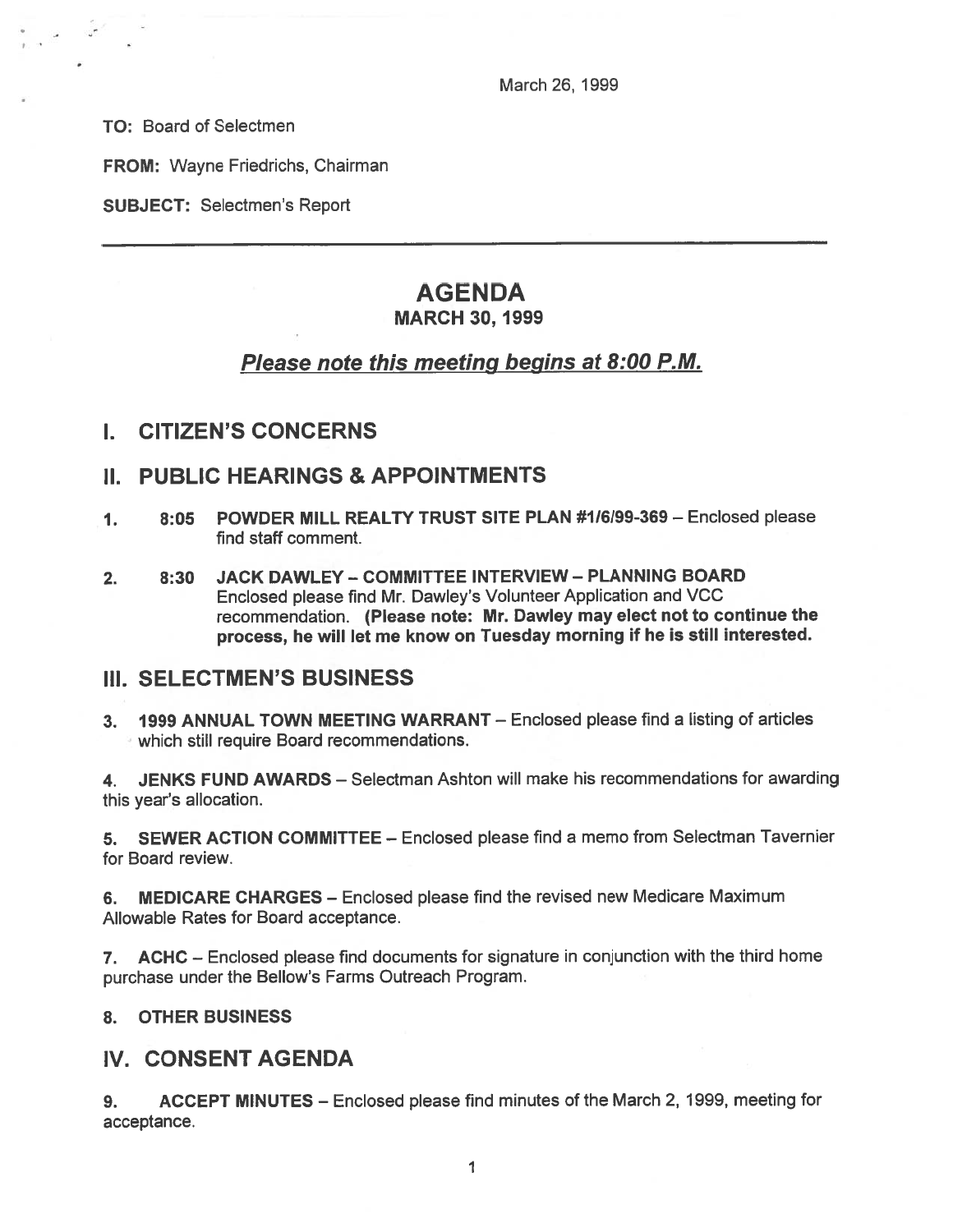10. ONE DAY LIQUOR LICENSE — Enclosed please find <sup>a</sup> reques<sup>t</sup> from the LeLyonnais Restaurant to serve liquor on Easter Sunday.

11. ACCEPT GIFT — Enclosed please find reques<sup>t</sup> to accep<sup>t</sup> \$1 ,660 to fund Tot Time and purchase books from the Citizen's Library Auxiliary.

12. ACCEPT GIFT – Enclosed please find a request to accept a gift of a Medical Dictionary for the Nursing Service.

13. GARDEN CLUB PLANT SALE — Enclosed please find the reques<sup>t</sup> to use the Town Common for the Annual Plant Sale with staff comment attached.

### V. TOWN MANAGER'S REPORT

### VI. EXECUTIVE SESSION

### ADDITIONAL INFORMATION

Enclosed please find additional correspondence that is strictly informational and requires no Board action.

### FUTURE AGENDAS

To facilitate scheduling for interested parties, the following items are scheduled for discussion on future agendas. This IS NOT <sup>a</sup> complete Agenda.

| April 5, 1999 @6:30 Pre-Town Meeting<br><b>April 27, 1999</b> | May 11, 1999      |
|---------------------------------------------------------------|-------------------|
|                                                               | May 25, 1999      |
|                                                               | June 8 & 22, 1999 |